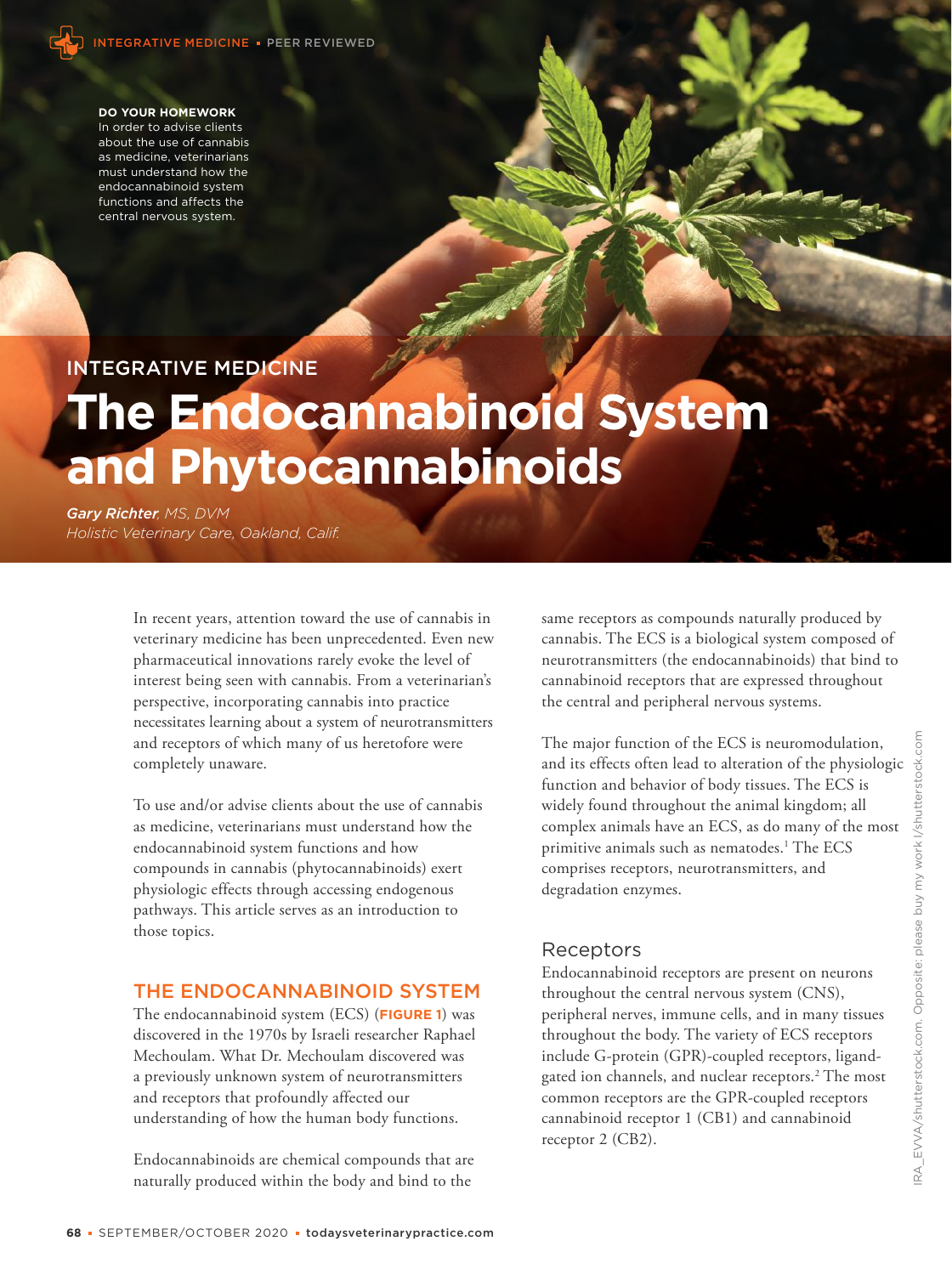#### **CB1 Receptors**

CB1 is the most abundant protein-bound receptor in the CNS; it is also found in a variety of other tissues, including fat cells, liver cells, musculoskeletal tissues, the gastrointestinal tract, cardiovascular tissues, peripheral nerves, immune cells, and the reproductive tract. The ubiquitousness of CB1 throughout the body provides insight into how vital the ECS is to the body's functions. CB1 exerts inhibitory action on a wide variety of neurotransmission systems (e.g., dopaminergic, glutaminergic, and serotoninergic) as well as on the neurotransmitters γ-aminobutyric acid, noradrenalin, and acetylcholine.3 As a result, CB1 receptors affect mood, cognition, pain and inflammation, appetite, and nausea. In addition, CB1 receptors are responsible for the psychoactive effects of Δ-9-tetrahydrocannabinol (THC), the active ingredient in marijuana.

### **CB2 Receptors**

CB2 receptors are found predominantly in the immune system as well as in tissues and organs throughout the body. They are frequently expressed on T and B lymphocytes and macrophages as well as on cells of the spleen, liver, kidneys, and skin. CB2 receptors function, not surprisingly, in immune modulation and mediation of inflammation. Research also indicates that they play a role in maintaining bone density.<sup>4,5</sup>

#### **Other Receptors**

Although CB1 and CB2 receptors are the most studied, numerous other receptors interact with endogenous cannabinoids (endocannabinoids) and, by association, exogenous cannabinoids (phytocannabinoids). Some of these receptors (and their functions) include GPR18 (G-protein-coupled receptor 18 [immune, antiinflammatory, and blood pressure effects]), GPR15 (pancreatic insulin release), and GPR119 (energy intake regulation). Ligand-gated ion channels—such as transient receptor potential vanilloid type 1, serotonin, and glycine receptors—interact with the ECS to provide analgesia. Nuclear receptors, such as peroxisome proliferator-activated receptors alpha and gamma, provide CNS neuroprotection.6

## Neurotransmitters

ECS neurotransmitters, or endocannabinoids, are generated on demand rather than being stored within cells. "Demand" is sometimes a function of physiologic



**FIGURE 1.** Retrograde neurotransmission of endocannabinoids regulates the anterograde transmission of a variety of neurotransmitters.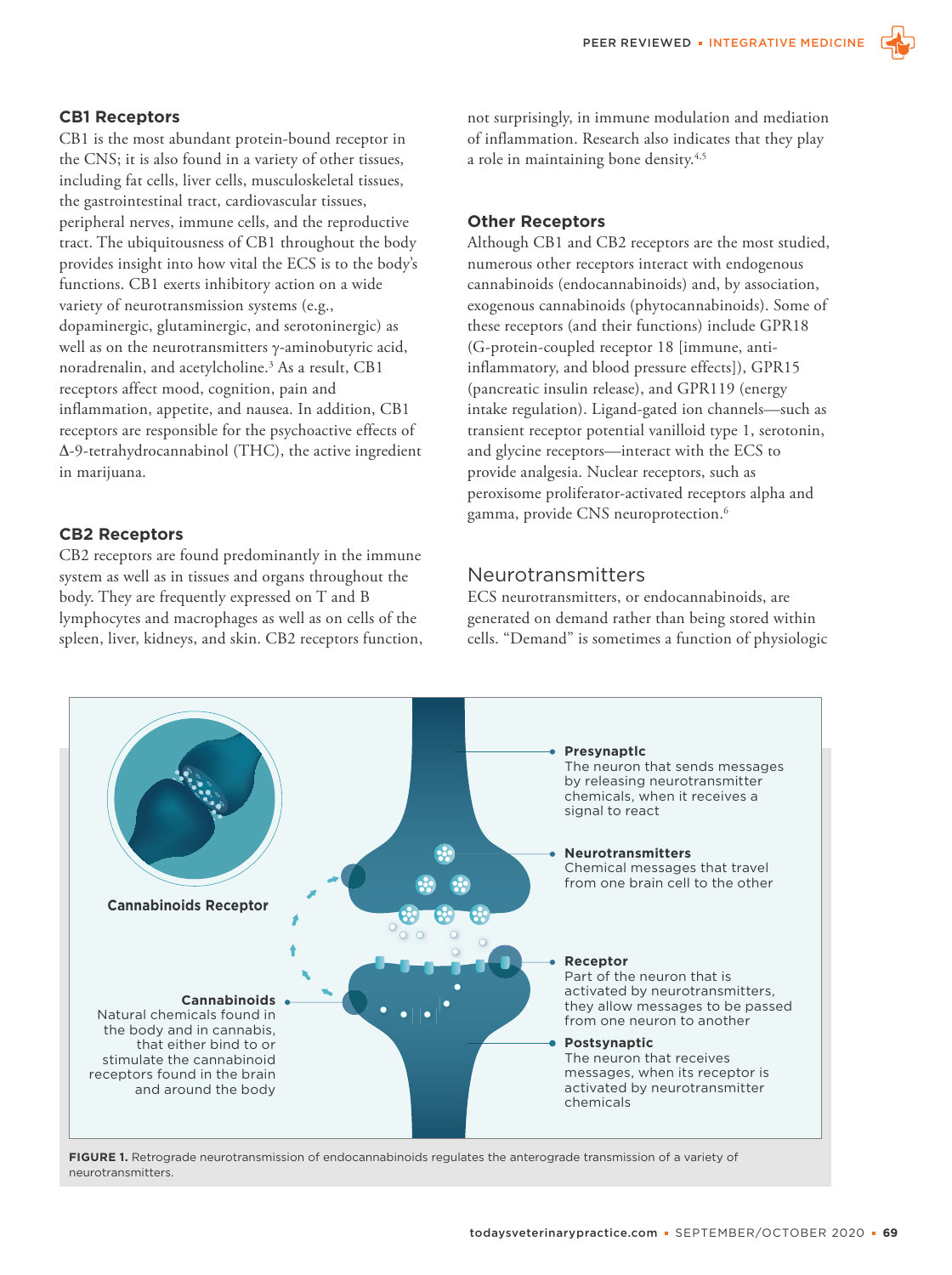stress (e.g, pain, injury, inflammation, illness). Endocannabinoids are also generated as a part of normal physiologic function to help maintain homeostasis. Two endocannabinoids, anandamide (AEA) and 2-arachidonoylglycerol (2-AG) (**FIGURE 2**), interact with CB1, CB2, and the other receptors. AEA and 2-AG function on the cell surface and within the interior, depending on receptor location. AEA is the primary endogenous ligand for CB1 and is a highly selective partial agonist for CB1. 2-AG is the primary endogenous ligand for CB2 and is a moderate-affinity full agonist for CB2 as well as CB1.<sup>7-9</sup>

# Degradation Enzymes

Just as the endocannabinoids are synthesized on demand, they are degraded when no longer needed. The 2 major degradation enzymes are fatty acid amide hydrolase (FAAH) and monoacylglycerol lipase (MAGL). Although FAAH enzymatically degrades AEA, MAGL hydrolyzes 2-AG.10 Fatty acid-binding proteins mediate the transport of AEA to FAAH. AEA and 2-AG are also metabolized through the cyclooxygenase-2 pathway.

# PHYTOCANNABINOIDS

Phytocannabinoids are plant-based compounds that act on endocannabinoid receptors in the body. Around 100 phytocannabinoids have been isolated from cannabis, and these compounds have varying affinity for endocannabinoid receptors. Some of these compounds have profound physiologic effects and are the subject of intense medical research.<sup>11,12</sup>



# THC

One of the most well-known and well-studied phytocannabinoids is THC, which is a partial agonist of CB1 and CB2 receptors and is phytomimetic for AEA. THC's binding affinity for CB1 receptors is responsible for its psychoactive properties.

Many medical benefits of THC in humans and animals have been hypothesized, although few have received enough study to be definitively proven. THC has been shown to be effective against chronic pain, specifically neuropathic pain. Preclinical research has shown THC to also be possibly effective against nausea and vomiting, cancer, controlling intraocular pressure in glaucoma, and limiting insulin sensitivity.13 Clinical reports from both human and veterinary medicine suggest that THC has a broader range of medical application than is currently recognized. However, the lack of more extensive research related to medicines containing THC results largely from legal restrictions.

One of the most misunderstood aspects of THC in veterinary medicine is its safety profile. THC does not cause respiratory depression at any dose and thus, unlike opioids, will not lead to apnea. In addition, cannabis in dogs has no known 50% lethal dose. THC doses of 3,000 mg/kg given to dogs did not lead to death from THC toxicity.<sup>14</sup> This is not to say, however, that no harm can come to animals from THC. Static ataxia (standing rigidly, rocking back and forth as if trying to move but cannot) is pathognomonic for THC toxicity in dogs and, in many cases, requires medical intervention. In extreme cases of THC toxicity, animals have died from aspiration pneumonia and secondary sepsis. Static ataxia and THC-associated deaths, however, are exclusively the result of accidental ingestion of high-dose products intended for humans or from inappropriate administration of cannabis "medicine" to animals without proper medical guidance. Animals suspected of ingesting potentially toxic doses of THC should receive immediate medical intervention that includes decontamination and supportive care as clinically indicated.

# Cannabidiol

The other cannabinoid receiving a great deal of attention in discussions about cannabis as medicine is cannabidiol (CBD). Unlike THC, CBD is a CB1 and CB2 antagonist, although its binding affinity for each receptor is relatively low to moderate. In addition to its effects on CB1 and CB2, CBD has other modulatory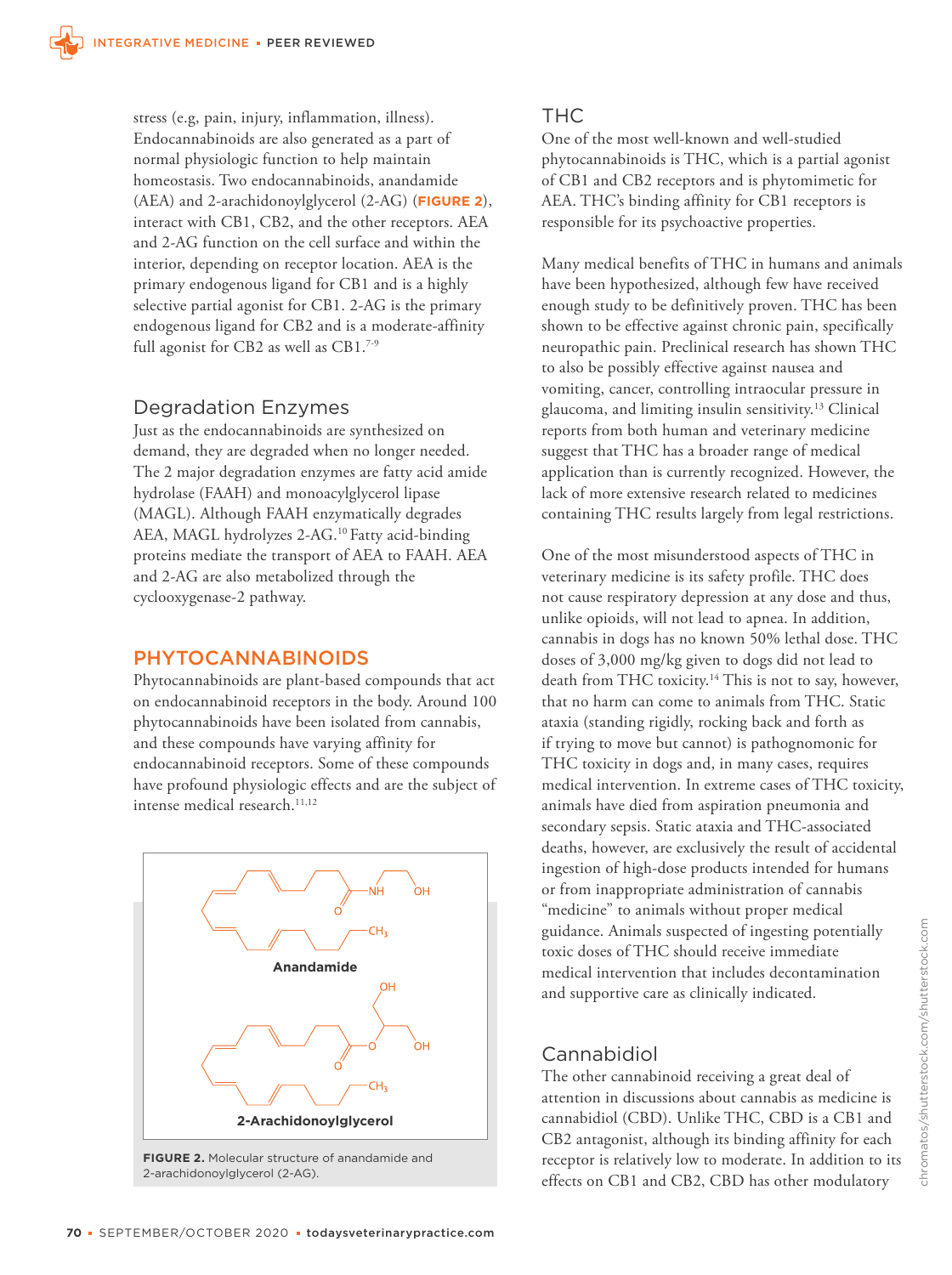

Research into the physiologic effects of CBD has been less legally restricted than that of THC, and multiple veterinary-specific studies have been published in recent years. Those studies have shown CBD to be generally safe in dogs and cats, although alkaline phosphatase was elevated in some animals.15,16 CBD at 2 mg/kg q12h was also proven to be effective in the treatment of osteoarthritis in dogs and at 2.5 mg/kg q12h had a positive effect on seizure frequency in dogs with epilepsy.<sup>17,18</sup> Other potential applications being evaluated include treatment of cancer, inflammation, anxiety, and reduction of insulin resistance.19

## Other Phytocannabinoids

In addition to THC and CBD, many other phytocannabinoids show promise as medicine. Although a detailed discussion of these cannabinoids is beyond the scope of this article, the reader should be aware that phytocannabinoids such as the cannabinoid acids (e.g., tetrahydrocannabinolic acid, cannabidiolic acid, cannabigerolic acid) and other cannabinoids (e.g., tetrahydrocannabivarin, cannabichromene, cannabigerol, cannabinol) are also commonly encountered in cannabis extracts, and according to preclinical and in vitro studies seem to have significant medical benefits. Compounds of an entirely different class, called terpenes, have benefits as well and, in some cases, may act synergistically with cannabinoids through what is known as the entourage effect. Research is ongoing to evaluate anti-inflammatory, anti-neoplastic, anti-epileptic, and other activities that may make them as useful as THC and CBD for the future of cannabinoid medicine.

# DRUG INTERACTIONS

Given the widespread availability of CBD and its popularity with pet owners, potential interactions with co-administered pharmaceuticals is a logical topic of concern. Ingested CBD is metabolized in the liver by cytochrome P450 (CYP450) and it is also a competitive inhibitor of CYP450.20 In addition, CBD decreases expression of P-glycoprotein.<sup>21</sup> Theoretically, CBD could affect the performance of certain pharmaceuticals that are metabolized by CYP450 or P-glycoprotein. As such, consideration is warranted when co-administering CBD with pharmaceuticals metabolized through

The intense interest of the medical community and public in medical uses of cannabis is unprecedented for a plant-based medicine.

similar pathways. Depending on the mechanism of action and metabolism of the drug in question, co-administration with CBD could lead to increased drug levels and resultant toxicity or decreased levels and resultant lack of efficacy. However, the extent to which these herb/drug interactions are truly a clinical concern is unclear. In a recent study, phenobarbital or potassium bromide levels remained unchanged when CBD at 2.5 mg/kg q12h was given to epileptic dogs.<sup>18</sup> As administration of medical cannabis to humans and animals concurrently receiving pharmaceuticals becomes more widespread, the question of interactions between CBD (or other cannabinoids) and pharmaceuticals is sure to continue to receive attention.

## THE FUTURE OF CANNABIS USE IN VETERINARY PRACTICE

The intense interest of the medical community and public in medical uses of cannabis is unprecedented for a plant-based medicine. The combination of this degree of attention and the progression of state (and possibly federal) laws to allow physicians and veterinarians to integrate cannabis into their treatment plans will serve to further the drive for clinical research. Although there is clearly still a great deal to learn about this complex plant and its interactions with the ECS, cannabis has apparent clinical applications in veterinary medicine. Although at present only osteoarthritis and epileptic seizures have been evaluated and shown to be positively affected by administration of cannabis, many clinicians and pet owners have seen broader positive effects. Anecdotal reports of cannabis effectiveness for reducing anxiety, signs of gastrointestinal disease, pain (beyond that of osteoarthritis), and for palliative care for cancer patients are commonplace.

To ensure safety and effectiveness of cannabis use in animals, the challenge for pet owners and veterinarians